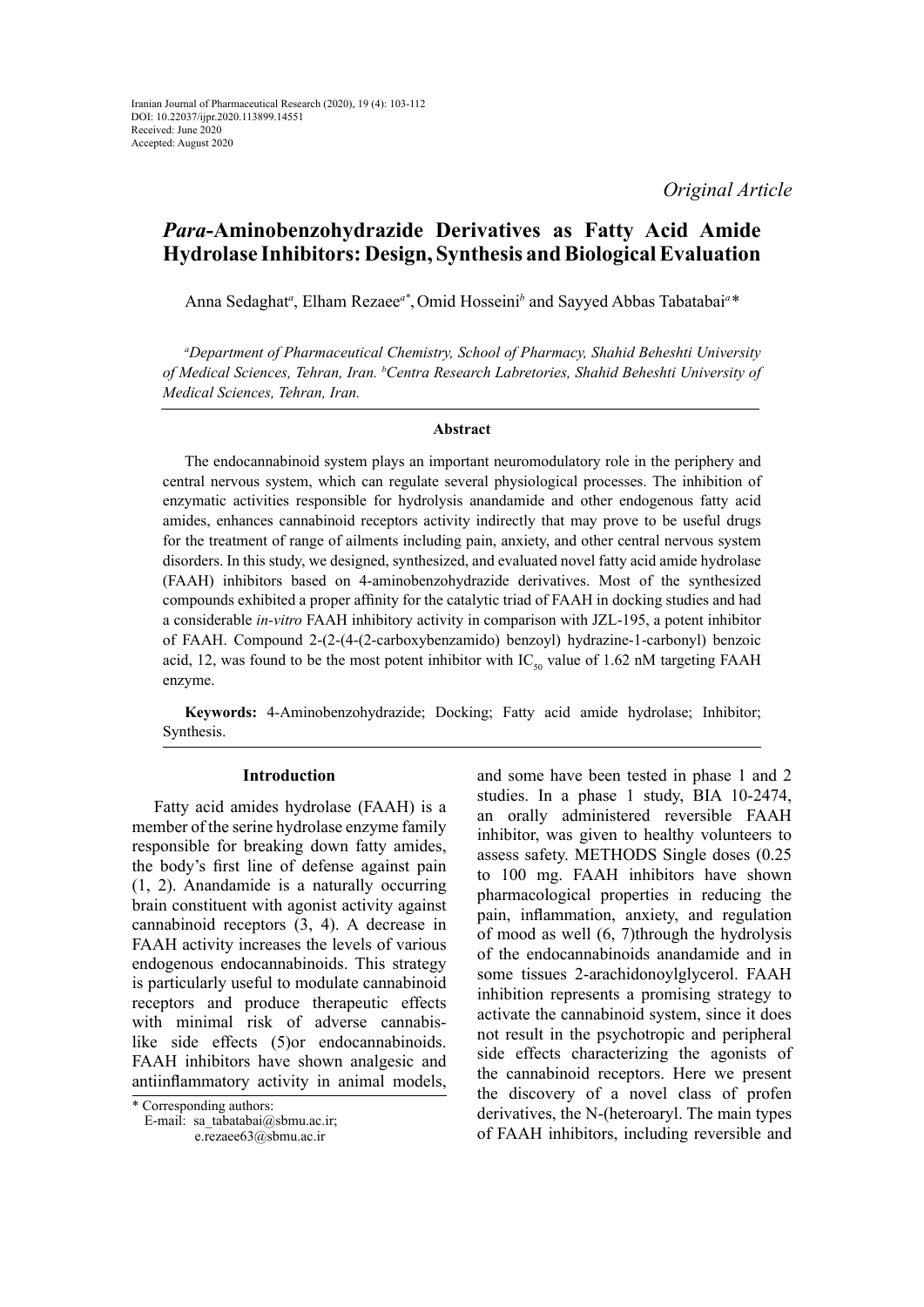irreversible inhibitors, exert their effects by interacting with  $\text{Ser}_{217}$ -Lys<sub>142</sub> - Ser<sub>241</sub> in the catalytic triad (8). It is previously reported that TPA-17 displays mild FAAH inhibitory activity and conversion of the carboxylic group into amide increases FAAH inhibitory activity. (Figure 1) Furthermore, most potent reversible inhibitors reported to date bearing an oxadiazole ring as seen in OL-135 analogue (6, 8 and 9) (Figure 1).

On the other hand, one of the effective methods in drug design is the ring-opening technique, (10)ring systems, and frameworks in drugs listed in the FDA Orange Book to understand the frequency, timelines, molecular property space, and the application of these rings in different therapeutic areas and target classes. This analysis shows that there are only 351 ring systems and 1197

frameworks in drugs that came onto the market before 2013. Furthermore, on average six new ring systems enter drug space each year and approximately 28% of new drugs contain a new ring system. Moreover, it is very unusual for a drug to contain more than one new ring system and the majority of the most frequently used ring systems (83% and we can imagine the oxadiazole ring in its open acyl hydrazide form (11). In practice, we used this principle to design novel derivatives of 4-aminobenzohydrazide as FAAH inhibitors. (Figure 2)

The docking study was also performed to better understand the spatial orientation of the synthesized compounds in the FAAH active site and finally biological evaluation was applied to measure the inhibitory activity of the compounds.



**Figure 1.** Chemical structures of the OL-135 analogue and Ibuprofen amide as known FAAH inhibitors. **Figure 1.** Chemical structures of the OL-135 analogue and Ibuprofen amide as known FAAH inhibitors.



**Figure 2.** Open the form of oxadiazole ring in chemical structures of the designed compounds as FAAH inhibitor.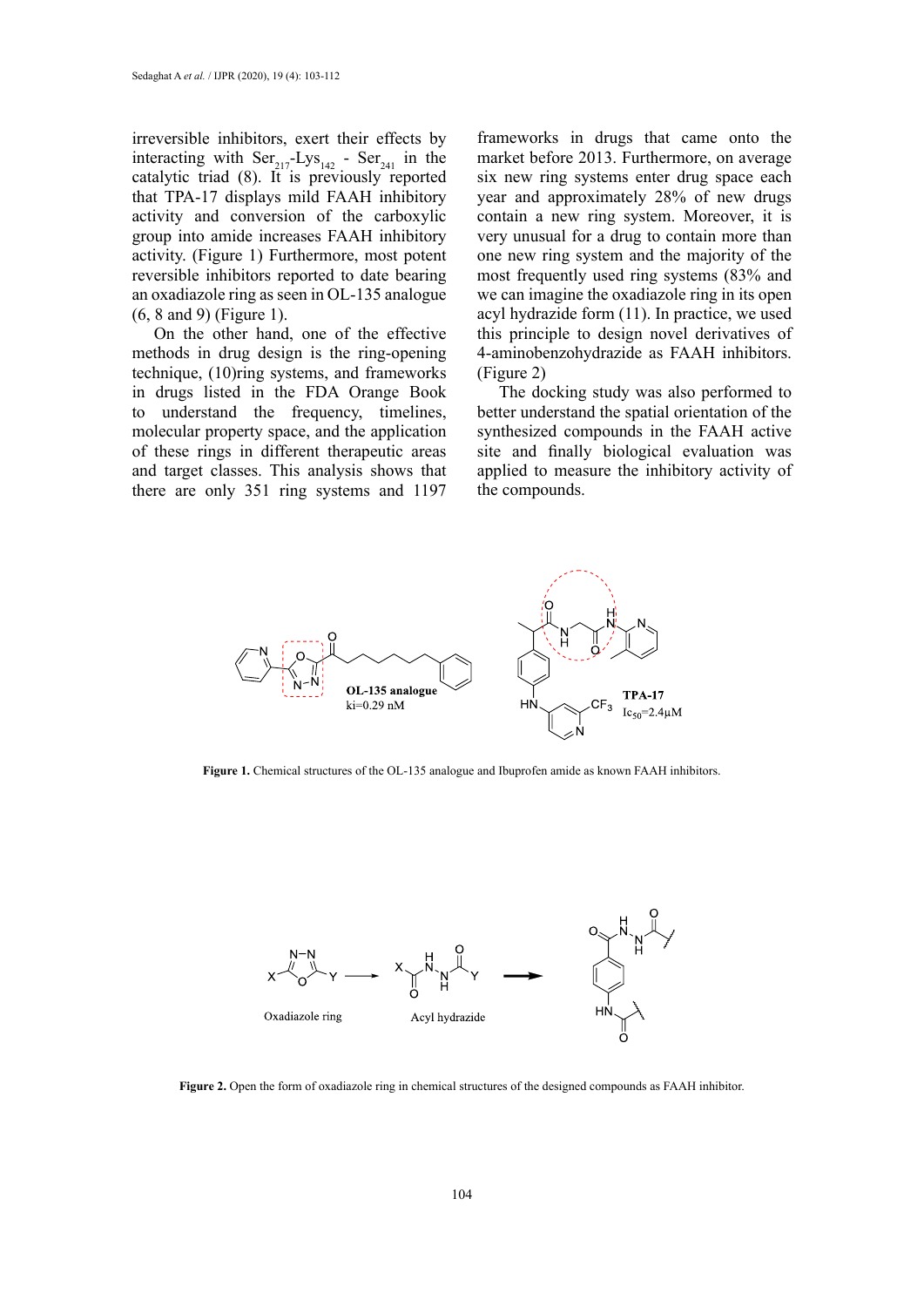#### **Experimental**

#### *Molecular Modeling Studies*

Spatial interaction in FAAH active site was simulated using AutoDock 4.0 software (Lamarckian genetic algorithm) to predict the interaction of the synthesized compounds. The high-resolution crystal structure of FAAH with OL-135 as a ligand was retrieved from RCSB Protein Data Bank (PDB code: 3PPM). The structure of the enzyme was assumed to be rigid, and the ligands were considered flexible and polar hydrogens and Kollman united atom partial charges were added. The HyperChem 8 software was used for energy minimization of each structure under MM + method and AutoDockTools 4.0 version 1.5.6rc3 to render pdbqt format. A docking grid box was built with 40, 40, and 40 points in the catalytic site of protein and the number of generations and maximum number of energy evaluations was set to 100 and 2,700,000, respectively. The docking results were clustered with RMSD = 0.5 Å and evaluated by Pymol software (12).

#### *Chemistry*

All chemicals and solvents were purchased from Merck Company and used without further purification. TLC was performed on commercially available Merck plates (silica gel 60 F254, 0.25 mm). Electrothermal 9100 apparatus was used to measure uncorrected melting points. Infrared spectra were obtained on a Perkin Elmer 843 spectrometer. A Bruker FT-400 MHz instrument (Bruker Biosciences, USA) was used to obtain <sup>1</sup>HNMR and <sup>13</sup>CNMR spectra in DMSO  $d_{\epsilon}$ , using TMS as an internal standard. Chemical shifts were stated as ppm against TMS as the internal standard. Coupling constant (J) increments are estimated in hertz (Hz) and spin multiples are shown as "s" for "singlet", "d" for "doublet", "t" for "triplet", "q" for the "quartet", "m" for "multiplet", and "br" for "broad" signal. LC Mass spectra and elemental analysis were achieved by HPLC Agilent system and Costech elemental analyzer respectively.

#### *Ethyl 4-aminobenzoate (2)*

To 4-aminobenzoic acid 1 (13.7 g, 0.1 mol) in ethanol (100 mL), 10 mL of concentrated sulfuric acid was added and the mixture was refluxed for 12 h. The resulting mixture was

concentrated under vacuum and then poured into 200 mL of water. The resulting solution was slowly neutralized to pH 8 using solution of potassium carbonate. The final solid was separated and slowly washed with water (100) and finally dried in a vacuum (13). Yield 90%, m.p: 90-92 °C, IR (KBr) ν (cm-1) 3100-3500 (NH2), 1630 (C = O), LC-MS (ESI) m/z 166  $(M + H)$ .

## *General procedure for the synthesis of the esters 3a-3b*

To the suspension of ethyl 4-aminobenzoate **2** (0.66 g, 4 mmol) in DCM (10 m, 0°C), DIPEA (0.59 g, 0.8 mL) was added. Then 4.4 mmol of benzoyl halide was added and stirred for 12 h at room temperature. DCM (50 mL) was added to the mixture to obtain a clear solution. The resulting organic phase was washed twice with HCl (50 mL, 2 M). The collected organic phase was dried over anhydrous sodium sulfate and evaporated under vacuum to give a crystalline product (14).

#### *Ethyl 4-benzamidobenzoate (3a)*

Yield 92%, m.p: 149-150 °C, IR (KBr) ν  $(cm<sup>-1</sup>)$  3300 (NH), 1700 (C = O), 1650 (C = O), 1200-1400 (Ar), LC-MS (ESI) m/z 268 (M-H).

*Ethyl 4-(4-chlorobenzamido) benzoate (3b)* Yield 95%, m.p: 173-75 °C, IR (KBr) ν  $(cm<sup>-1</sup>)$  3300 (NH), 1700, 1650 (C = O), 1200-1400 (Ar), LC-MS (ESI) m/z 302 (M-H).

*General procedure for the synthesis of the hydrazide 4a-4b, 6*

Benzoate ethyl ester **2** or **3a-3b** (5 mmol) and hydrazine hydrate (20 mmol) were melted (110 °C, 90 min) in a closed container. Recrystallization from EtOH yielded intermediate hydrazide (15).

*N-(4-(hydrazinecarbonyl) phenyl) benzamide (4a)*

Yield 65%, m.p: 321-324 °C, IR (KBr) ν  $\text{(cm}^{-1})$  3300-3200 (NH, NH<sub>2</sub>), 1670, 1650 (C = O), LC-MS (ESI) m/z 256 (M+H).

# *4-chloro-N-(4-(hydrazinecarbonyl) phenyl) benzamide (4b)*

Yield 55%, m.p: 335-340 °C, IR (KBr) ν  $\text{(cm}^{-1})$  3300-3200 (NH, NH<sub>2</sub>), 1670, 1650 (C = O), LC-MS (ESI) m/z 290 (M+H).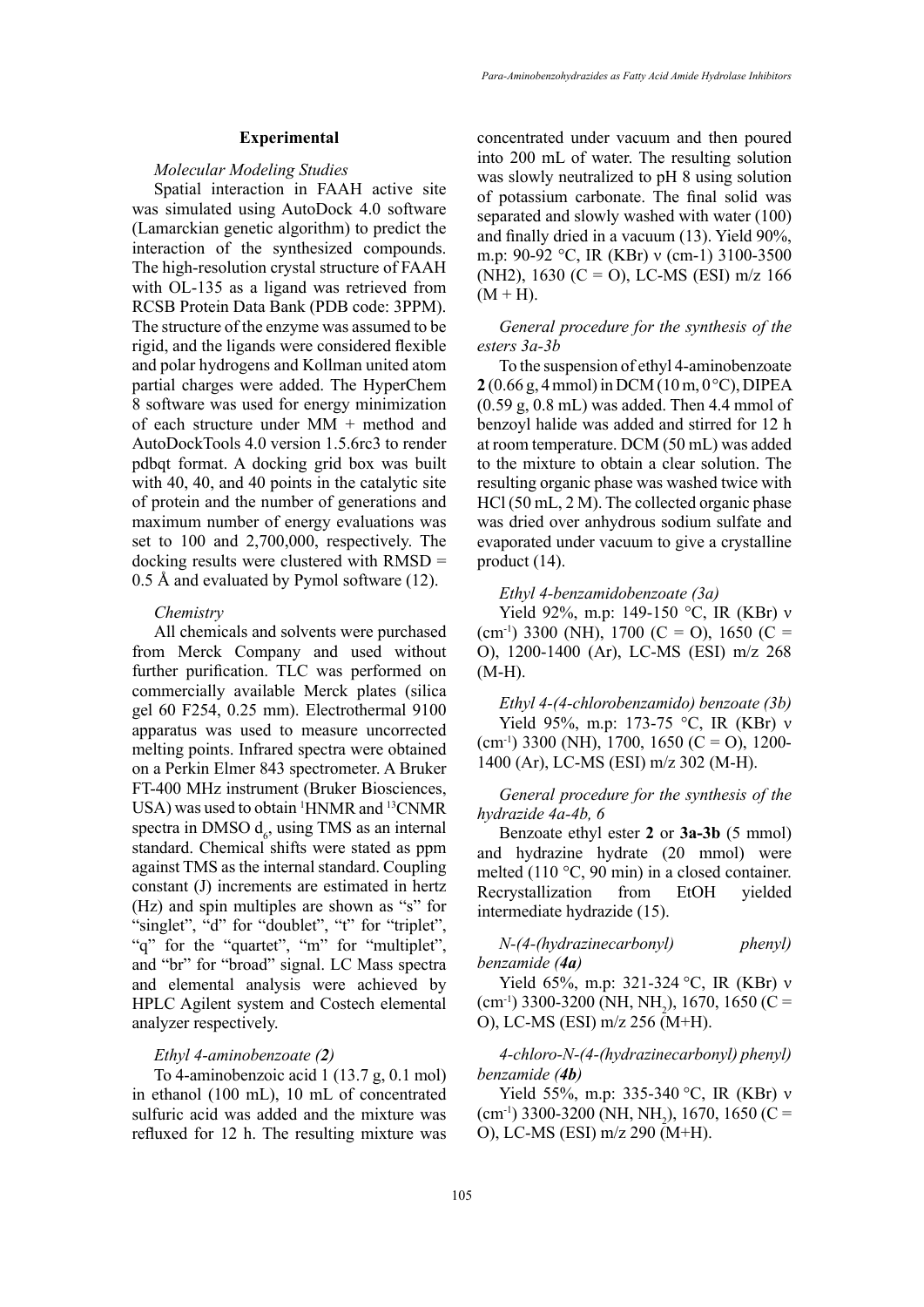#### *4-aminobenzohydrazide (6)*

Yield 85%, m.p: 225-228 °C, IR (KBr) ν  $\text{(cm}^{-1})$  3400-3100 (NH, NH<sub>2</sub>), 1670 (C = O), LC-MS (ESI) m/z 152 (M+H).

# *General procedure for the synthesis of the compounds 5a, 5b, 7*

The intermediate hydrazide compounds **6** or **4a-4b** (1 mmol) in cold methanol (3-5 mL,  $5^{\circ}$ C) and in the presence of acetic acid (0.24 g, 4 mmol) were stirred at room temperature for 15 min. Potassium cyanate (0.324 g, 4 mmol) was added within 15min. Then put the lid and continue to stir for 24 h at room temperature. Water (2 mL) was added to the reaction vessel and the resulting white precipitate was separated and washed with warm water (10 mL, 50 °C) (14).

### *2-(4-benzamidobenzoyl) hydrazine-1 carboxamide (5a)*

Yield: 56%, m.p: 283-285 °C, IR (KBr) ν  $\text{(cm}^{-1})$  3350-3000 (NH, NH<sub>2</sub>), 1750-1650 (C) = O), 1200-1400 (Ar). 1 H NMR (400 MHz, DMSO) δ*ppm* 10.51 (s, 1H, NH), 10.09 (s, 1H, NH), 8.01–7.95 (m, 2H,  $H_2$ ,  $H_6$ -phenylene), 7.94–7.84 (m, 4H, H-benzoyl, NH), 7.66– 7.51 (m, 4H, phenyl,  $H_3$ ,  $H_5$ -phenylene), 6.05  $(s, 2H, NH<sub>2</sub>)<sup>13</sup>C NMR (101 MHz, DMSO)$ δ*ppm* 166.35, 166.26, 142.64, 135.16, 132.28, 128.92, 128.79, 128.23, 128.11, 119.94, 119.82. LC-MS (ESI) m/z 299 (M + H). Anal. Calcd for  $C_{15}H_{14}N_4O_3$ : C, 60.40; H, 4.73; N, 18.78. Found: C, 60.34; H, 4.70; N, 18.92.

## *2-(4-(4-chlorobenzamido) benzoyl) hydrazine-1-carboxamide (5b)*

Yield: 59%, m.p: 325-327 °C, IR (KBr) ν  $\text{(cm}^{-1})$  3350-3000 (NH, NH<sub>2</sub>), 1750-1650 (C) = O), 1200-1400 (Ar). 1 H NMR (400 MHz, DMSO) δ*ppm* 10.58 (s, 1H, NH), 10.08 (s, 1H, NH), 8.05–7.95 (d,  $J = 8.4$  Hz, 2H, H<sub>2</sub>,  $H<sub>6</sub>$ -phenylene), 7.93–7.82 (m, 5H, -phenylene, NH), 7.65–7.57 (d,  $J = 8.4$  Hz, 2H, H<sub>3</sub>, H<sub>5</sub>phenylene),  $6.05$  (s,  $2H$ ,  $NH<sub>2</sub>$ ).<sup>13</sup>C NMR (101) MHz, DMSO) δ*ppm* 166.45, 165.42, 142.37, 137.18, 133.73, 130.17, 129.03, 128.81, 128.31, 128.14, 120.17, 120.01. LC-MS (ESI) m/z 333 (M + H), 355 (M + Na). Anal.Calcd for  $C_{15}H_{13}CIN_4O_3$ : C, 54.15; H, 3.94; N, 16.84. Found: C, 54.22; H, 3.91; N, 16.80.

*2-(4-ureidobenzoyl) hydrazine-1 carboxamide (7)*

Yield: 45%, m.p: 226-228 °C (dc), IR (KBr)  $v$  (cm<sup>-1</sup>) 3500-3000(NH, NH<sub>2</sub>), 1700-1600 (C)  $=$  O), 1200-1400(Ar). <sup>1</sup>H NMR (400 MHz, DMSO) δ*ppm* 9.95 (s, 1H, NH), 8.84 (s, 1H, NH), 7.79 (d,  $J = 8.4$  Hz, 2H, H<sub>2</sub>, H<sub>6</sub>-phenylene), 7.72 (s, 1H, NH-urea), 7.47 (d, *J* = 8.4 Hz, 2H,  $H_3$ ,  $H_5$ -phenylene), 6.02 (s, 2H, NH<sub>2</sub>), 5.69 (s, 2H, NH2 ). 13C NMR (101 MHz, DMSO) δ*ppm* 166.83, 156.22, 152.48, 144.18, 129.61, 125.42, 119.64. LC-MS (ESI) m/z 236 (M-H). Anal. Calcd for  $C_9H_{11}N_5O_3$ : C, 45.57; H, 4.67; N, 29.52. Found: C, 45.48; H, 4.70; N, 29.56.

*General procedure for the synthesis of the compounds 8, 9*

Method a: *Para*-aminobenzohydrazide **6** (0.151g, 1 mmol) was refluxed with succinic anhydride or phthalic anhydride (2.02 mmol) in pyridine (5 mL) for 72 h. Cold water (50 mL) was added and the reaction was acidified with concentrated HCl. The resulting precipitate was filtered off and washed with water.

Method b: an effective alternative method was to melt the reactant mixture at 140 °C for 4 h. The resulting raw product was recrystallized from ethyl acetate and, if necessary, purified by a short column of silica gel and mobile phase of Hexane: chloroform (20: 80).

*N, 4-bis (1,3-dioxoisoindolin-2-yl) benzamide (8)*

Yield: 75%, m.p: 316-318 °C, IR (KBr) ν  $(cm<sup>-1</sup>)$  3350 (NH), 1750-1650 (C = O), 1400-1100 (Ar). 1 H NMR (400 MHz, DMSO) δ*ppm* 11.47 (s, 1H, NH), 8.12 (d, *J* = 8 Hz, 2H,  $H_2$ ,  $H_6$ -phenylene), 8.08 – 7.08 (m, 8H, 2 phthalimide), 7.68 (d,  $J = 8$  Hz, 2H, H<sub>3</sub>, H<sub>5</sub>phenylene). 13C NMR (101 MHz, DMSO) δ*ppm* 167.14, 166.27, 165.81, 136.62, 135.96, 135.80, 135.36, 130.38, 130.09, 130.02, 129.96, 127.75, 124.42, 124.23, 124.07. LC-MS (ESI) m/z 410 (M-H). Anal.Calcd for  $C_{23}H_{13}N_3O_5$ : C, 67.15; H, 3.19; N, 10.21. Found: C, 67.11; H, 3.21; N, 10.25.

## *N, 4-bis (2,5-dioxopyrrolidin-1-yl) benzamide (9 )*

Yield: 48%, m.p: 273-275 °C, IR (KBr) ν  $(cm<sup>-1</sup>)$  3350 (NH), 1750-1650 (C = O), 1400-1100 (Ar). 1 H NMR (400 MHz, DMSO) δ*ppm*  9.56 (s, 1H, NH), 7.88 (d,  $J = 8.8$  Hz, 2H, H<sub>2</sub>,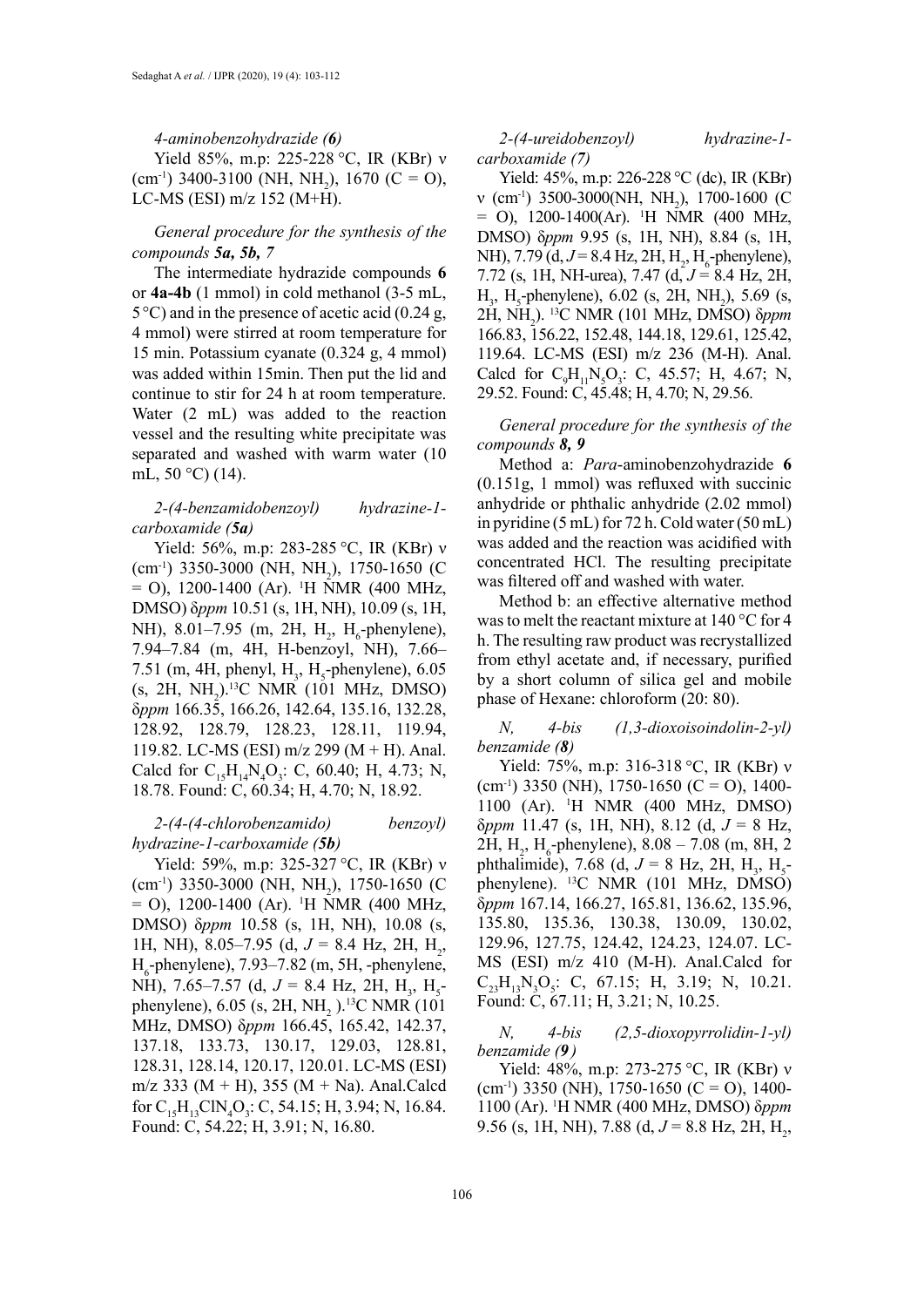$H_6$ -phenylene), 7.14 (d,  $J = 8.8$  Hz, 2H, H<sub>3</sub>, H<sub>5</sub>-phenylene), 2.42 (m, 8H, 2 succinimide).<br><sup>13</sup>C NMR (101 MHz, DMSO) δ*ppm* 174.05, 167.33, 143.40, 131.42, 130.16, 125.39, 123.85, 130.29, 29.24. LC-MS (ESI) m/z 314 (M-H). Anal.Calcd for  $C_{15}H_{13}N_3O_5$ : C, 57.14; H, 4.16; N, 13.33. Found: C, 57.20; H, 4.12; N, 13.30.

### *General procedure for the synthesis of the compounds 10a-10f*

*Para*-aminobenzohydrazide **6** (0.151 g, 1 mmol) with the proper acyl halides (2.02 mmol) was stirred in pyridine (5 mL) for 24 h. The reaction mixture was poured into 30 mL of distilled water, stirred for 5 min and acidified with concentrated HCl. The final product was recrystallized from EtOH.

*N-(4-(2-benzoylhydrazine-1-carbonyl) phenyl) benzamide (10a)*

Yield: 65%, m.p: 265-267 °C, IR (KBr) ν  $(cm<sup>-1</sup>)$  3350-3100 (NH), 1750-1650 (C = O), 1200-1400 (Ar) 1 H NMR (400 MHz, DMSO) δ*ppm* 10.56–10.44 (m, 3H, 3 NH), 8.02–7.91 (m, 8H,  $H_2$ ,  $H_6$ -benzoyl, H-phenylene), 7.67– 7.47 (m, 6H,  $H_3$ ,  $H_4$ ,  $H_5$ -benzoyl).<sup>13</sup>C NMR (101 MHz, DMSO) δ*ppm* 166.41, 166.37, 165.82, 142.89, 135.16, 133.09, 132.32, 128.99, 128.93, 128.75, 128.26, 127.94, 127.81, 120.02 LC-MS (ESI) m/z 358 (M-H). Anal.Calcd for  $C_{21}H_{17}N_3O_3$ : C, 70.18; H, 4.77; N, 11.69. Found: C, 70.14; H, 4.79; N, 11.65.

# *3-chloro-N-(4-(2-(3-chlorobenzoyl) hydrazine-1-carbonyl) phenyl) benzamide*  (*10b)*

Yield: 69%, m.p: 273-275 °C, IR (KBr) ν  $\text{(cm}^{-1})$  3300-3100 (NH), 1750-1650 (C = O), 1200-1400 (Ar). 1 H NMR(400 MHz, DMSO) δ*ppm* 10.63 (s, 2H, 2NH), 10.53 (s, 1H, NH), 8.04 (d,  $J = 1.9$  Hz, 1H, H<sub>2</sub>-benzoyl), 7.99– 7.87 (m, 7H, -benzoyl, -phenylene), 7.70 (dd,  $J = 8.2, 2.0$  Hz, 2H, H<sub>2</sub>, H<sub>6</sub>-phenylene), 7.59  $(t, J = 7.9, Hz, 2H, -benzovl).$ <sup>13</sup>C NMR (101) MHz, DMSO) δ*ppm* 165.71, 164.99, 164.91, 142.42, 137.09, 134.99, 133.85, 133.73, 132.24, 132.13, 131.11, 130.96, 128.79, 128.00, 127.91, 127.73, 127.10, 126.67, 120.13 LC-MS (ESI) m/z 426 (M-H). Anal. Calcd for  $C_{21}H_{15}Cl_2N_3O_3$ : C, 58.90; H, 3.53; N, 9.81. Found: C, 58.84; H, 3.55; N, 9.85.

*4-chloro-N-(4-(2-(4-chlorobenzoyl) hydrazine-1-carbonyl) phenyl) benzamide*   $(10c)$ 

Yield: 70%, m.p: 315-318 °C, IR (KBr) ν  $(cm<sup>-1</sup>)$  3300-3100 (NH), 1750-1650 (C = O), 1200-1400 (Ar). 1 H NMR (400 MHz, DMSO) δ*ppm* 10.60 (d, *J* = 4.4 Hz, 2H, 2NH), 10.49  $(s, 1H, NH)$ , 8.02 (d,  $J = 8.4$  Hz, 2H, H<sub>3</sub>, H<sub>5</sub>phenylene), 7.96 (t,  $J = 5.9$  Hz, 6H, H<sub>3</sub>, H<sub>5</sub>phenylene,  $H_2$ ,  $H_6$ -benzoyl), 7.63 (t,  $J = 8.0$ Hz, 4H,  $H_3$ , H<sub>s</sub>-benzoyl) <sup>13</sup>C NMR (101 MHz, DMSO) δ*ppm* 165.78, 165.37, 165.27, 142.72, 137.21, 137.17, 133.81, 131.79, 130.24, 129.86, 129.15, 129.01, 128.78, 127.87, 120.10 LC-MS (ESI) m/z 426 (M-H). Anal. Calcd for  $C_{21}H_{15}Cl_2N_3O_3$ : C, 58.90; H, 3.53; N, 9.81. Found: C, 58.96; H, 3.50; N, 9.78.

*4-methoxy-N-(4-(2-(4-methoxybenzoyl) hydrazine-1-carbonyl) phenyl) benzamide (10d)*

Yield: 75%, m.p: 264-266 °C, IR (KBr) ν  $(cm<sup>-1</sup>)$  3300-3100 (NH), 1700-1650 (C = O), 1200-1400 (Ar). 1 H NMR(400 MHz, DMSO) δ*ppm* 10.36 (s, 3H, 3NH), 7.99 (d, *J* = 8.8 Hz, 2H, H<sub>2</sub>, H<sub>6</sub>-benzoyl), 7.92 (d, J = 5.5 Hz, 6H,  $H_2$ ,  $H_3$ ,  $H_5$ ,  $H_6$ -phenylene,  $H_2$ ,  $H_6$ -benzoyl), 7.07 (m, 4H,  $H_3$ ,  $H_5$ -benzoyl), 3.85 (s, 3H, OMe), 3.84 (s, 3H, OMe) 13C NMR (101 MHz, DMSO) δ*ppm* 165.89, 165.69, 162.58, 162.47, 143.04, 130.24, 128.68, 127.62, 127.10, 125.22, 119.93, 114.19, 114.15, 55.94, 55.87 LC-MS (ESI) m/z 418 (M-H). Anal.Calcd for  $C_{23}H_{21}N_3O_5$ : C, 65.86; H, 5.05; N, 10.02. Found: C, 65.94; H, 5.02; N, 10.00.

*4-fluoro-N-(4-(2-(4-fluorobenzoyl) hydrazine-1-carbonyl) phenyl) benzamide (10e)*

Yield: 63%, m.p: 322-325 °C, IR (KBr) ν  $(cm<sup>-1</sup>)$  3700-3100 (NH), 1700-1650 (C = O), 1200-1400 (Ar). 1 H NMR (400 MHz, DMSO) δ*ppm* 10.55 (s, 2H, 2NH), 10.51–10.46 (m, 1H, NH), 8.05 (dd,  $J = 8.4$ , 5.4 Hz, 4H, H<sub>2</sub>,  $H_6$ -benzoyl), 7.98–7.89 (m, 4H,  $H_2$ ,  $H_3$ ,  $H_5$ ,  $H_6$ -phenylene), 7.39 (d,  $J = 8.7$  Hz, 4H,  $H_3$ ,  $H<sub>5</sub>$ -benzoyl) <sup>13</sup>C NMR (101 MHz, DMSO) δ*ppm* 165.93, 165.81, 165.32, 165.26, 163.45, 142.80, 131.55, 131.09, 131.00, 130.69, 130.60, 128.75, 127.81, 120.06, 116.13, 116.01, 115.92, 115.79 LC-MS (ESI) m/z 394 (M-H). Anal.Calcd for  $C_{21}H_{15}F_2N_3O_3$ : C,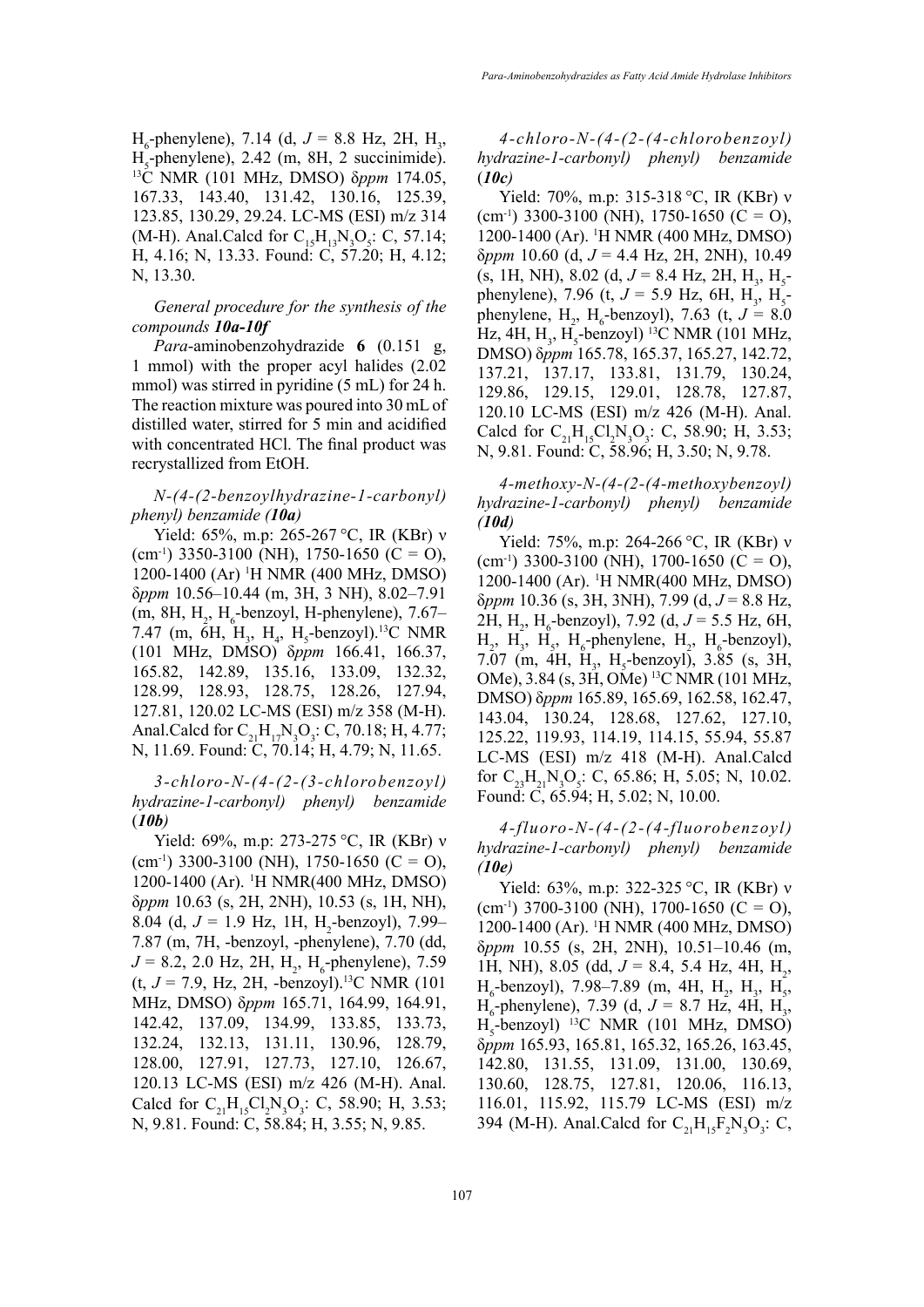63.80; H, 3.82; N, 10.63. Found: C, 63.74; H, 3.86; N, 10.61.

## *4 - n i t ro - N - ( 4 - ( 2 - ( 4 - n i t ro b e n z o y l ) hydrazine-1-carbonyl) phenyl) benzamide (10f)*

Yield: 71%, m.p: 287-289 °C, IR (KBr) ν  $(cm<sup>-1</sup>) 3300-3100 (NH), 1700-1650 (C = O),$ 1350, 1550 (NO), 1200-1400 (Ar) 1 H NMR (400 MHz, DMSO) δ*ppm* 10.86 (s, 1H, NH),  $10.72$  (s, 2H, 2NH), 8.40 (m, 4H, H<sub>3</sub>, H<sub>5</sub>benzoyl), 8.26–8.15 (m, 4H,  $H_2$ ,  $H_6$ -benzoyl), 8.02–7.85 (m, 4H, H<sub>2</sub>, H<sub>3</sub>, H<sub>5</sub>, H<sub>6</sub> <sup>13</sup>C NMR (101 MHz, DMSO) δ*ppm* 165.53, 164.76, 149.83, 149.75, 142.45, 140.77, 138.85, 129.83, 129.44, 128.84, 128.17, 124.25, 124.08, 120.25 LC-MS (ESI) m/z 448 (M-H). Anal.Calcd for  $C_{21}H_{15}N_5O_7$ : C, 56.13; H, 3.36; N, 15.58. Found: C, 56.09; H, 3.39; N, 15.55.

## *General procedure for the synthesis of the compounds 11-12*

*Para*-aminobenzohydrazide **6** (0.151 g, 1 mmol) with the desired anhydrides (2.02 mmol) was stirred in warm ethyl acetate (50 °C) for 30 min. Then, stirring was continued for 24 h at room temperature. The reaction mixture was poured into 30 mL of distilled water, stirred for 30min. and acidified with concentrated HCl. The final product was recrystallized from EtOAc.

### *4-(2-(4-(3-carboxypropanamido) benzoyl) hydrazineyl)-4-oxobutanoic acid (11)*

Yield: 55%, m.p: 185-187 °C, 194 dc, IR  $(KBr)$  v (cm<sup>-1</sup>) 3200-2800 (NH, COOH), 2750-2600 (-CH<sub>2</sub>-CH<sub>2</sub>), 1700 (C = O), 1200-1400 (Ar). 1 H NMR(400 MHz, DMSO) δ*ppm*  11.66 (br s, 2H, 2 COOH), 10.32-10.23 (d, 3H, 3NH), 7.80 (d,  $J = 8.5$  Hz, 2H, H<sub>2</sub>, H<sub>6</sub>phenylene), 7.67 (d,  $J = 8.5$  Hz, 2H, H<sub>3</sub>, H<sub>5</sub>phenylene), 2.60 (d,  $J = 6.3$  Hz, 2H,-CH<sub>2</sub>-), 2.55 (d,  $J = 6.1$  Hz, 2H,  $-CH_2$ -), 1.99-1.94  $(d, 4H, -CH<sub>2</sub>-)$  <sup>13</sup>C NMR (101 MHz, DMSO) δ*ppm* 174.30, 171.00, 163.11, 160.17, 142.45, 129.03, 128.56, 118.45, 31.56, 29.12, 25.56, 18.45 LC-MS (ESI) m/z 350 (M-H). Anal. Calcd for  $C_{15}H_{17}N_3O_7$ : C, 51.28; H, 4.88; N, 11.96. Found: C, 51.20; H, 4.91; N, 12.04.

*2-(2-(4-(2-carboxybenzamido) benzoyl) hydrazine-1-carbonyl) benzoic acid* (*12)*

Yield: 85%, m.p: 186 °C, 197 dc, IR (KBr) ν  $(cm<sup>-1</sup>) 3300-2600 (NH, COOH), 1700 (C = O),$ 1200-1400 (Ar). 1 H NMR(400 MHz, DMSO) δ*ppm* 13.04 (br s, 2H, 2 COOH), 10.60 (s, 1H, NH), 10.325 (s, 2H, 2NH), 7.90 (d, *J* = 7.6 Hz, 2H, H, H' *ortho*-phthalic), 7.85–7.70 (m, 5H, phthalic,  $H_2$ ,  $H_6$ -phenylene), 7.69–7.54 (m, 5H, phthalic,  $H_3$ ,  $H_5$ -phenylene) <sup>13</sup>C NMR (101 MHz, DMSO) δ*ppm* 168.19, 167.83, 163.12, 160.32, 142.72, 139.14, 132.30, 130.29, 130.08, 130.02, 128.94, 128.26, 119.04 LC-MS (ESI) m/z 446 (M-H). Anal. Calcd for  $C_{23}H_{17}N_3O_7$ : C, 61.75; H, 3.83; N, 9.39. Found: C, 61.70; H, 3.85; N, 9.42.

### *N-(4-(2-(phenylsulfonyl) hydrazine-1 carbonyl) phenyl) benzenesulfonamide (13)*

Compound **13** was obtained following the procedure described for the synthesis of **10a-10f**.

Yield: 51%, m.p: 239-241 °C, IR (KBr) ν  $(cm^{-1})$  3700-3300 (NH), 1700-1650 (C = O), 1200-1400 (Ar), 1100-1200 (SO<sub>2</sub>) <sup>1</sup>H NMR (400 MHz, DMSO) δ*ppm* 11.40 (s, 1H, NH), 10.88 (s, 2H, 2NH), 7.97–7.50 (m, 14H, H<sub>2</sub>,  $H_3$ ,  $H_5$ ,  $H_6$ -phenylene, benzenesulfonyl) <sup>13</sup>C NMR (101 MHz, DMSO) δ*ppm* 166.03, 142.33, 139.68, 138.63, 135.10, 133.76, 129.94, 129.67, 129.24, 128.97, 128.05, 127.14, 126.29, 118.65 LC-MS (ESI) m/z 430 (M-H). Anal.Calcd for  $C_{19}H_{17}N_3O_5S_2$ : C, 52.89; H, 3.97; N, 9.74. Found: C, 52.80; H, 3.94; N, 9.78.

## *In-vitro biological activity*

The inhibitory activity of the final products was evaluated against fatty acid amide hydrolase with Cayman plate-based fluorometric FAAH assay kit (item number 10005196) using an excitation wavelength of 340 nm and an emission wavelength of 450 nm. The enzyme was incubated with inhibitors for 5 min in 0.125 mM Tris/HCl buffer (pH 9.0) at 37 °C. AMC-arachidonoyl amide and JZL-195 were used as substrate and positive control respectively. All test samples were dissolved in DMSO.

#### **Results and Discussion**

#### *Molecular modeling studies*

The interaction of final products in the FAAH catalytic site was simulated using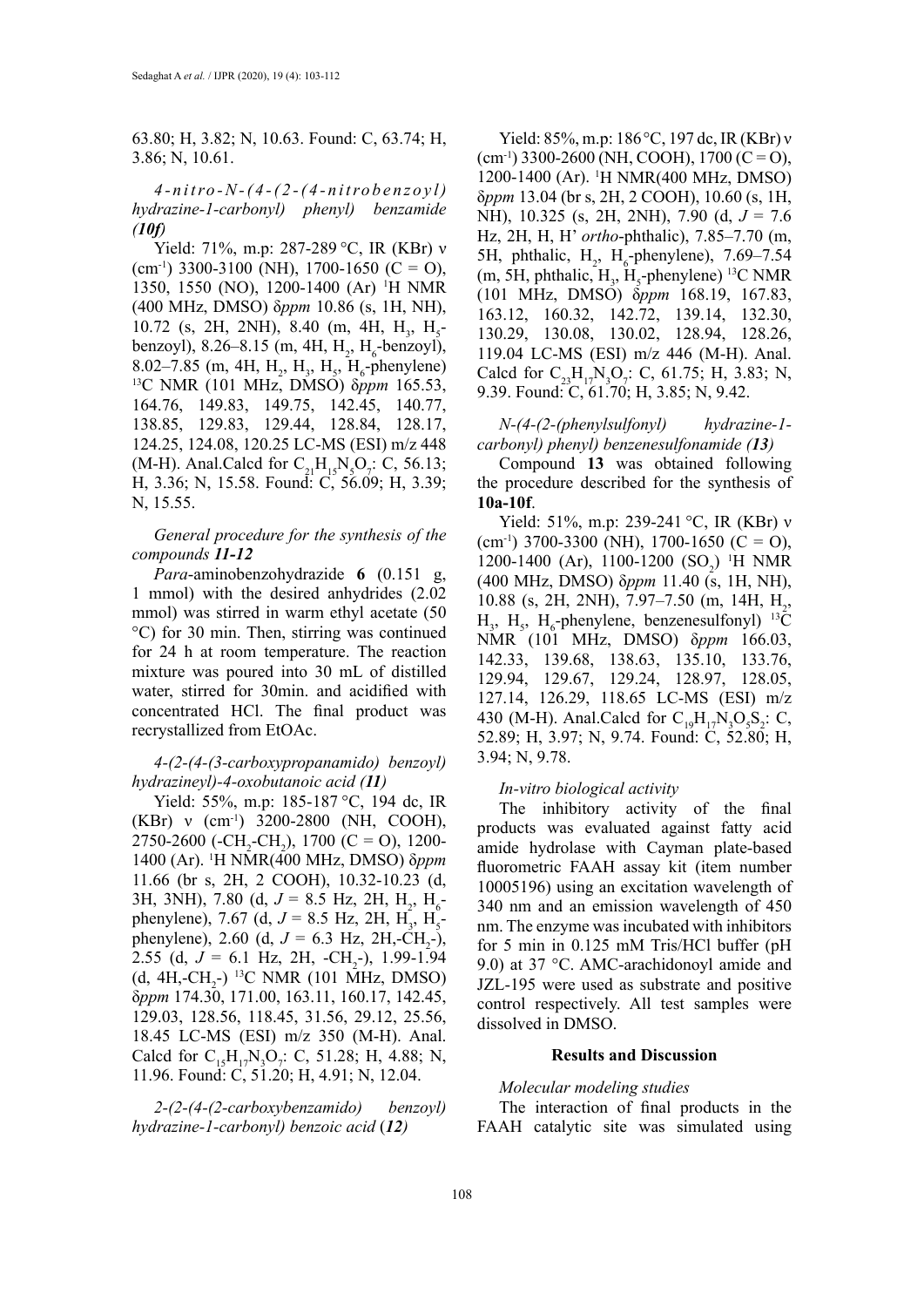docking to obtain Gibbs free energy results. The orientation of the most potent inhibitor **12** in the active site of FAAH was evaluated as shown in Figure 3. Interestingly, the carboxylic acid group in the compound **12** is very close to Lys142, which increases the chances of ionic interaction and it is the potential reason for high inhibitory activity. Additionally, acyl hydrazide moiety in the compound **12**  has a suitable distance from the two critical amino acids: Ser217 and Ser241 for effective hydrogen bonding to potentiate its potency.

#### *Chemistry*

The designed compounds were synthesized according to Scheme 1. Initially, *para*aminobenzoic acid **1** (PABA) was reacted with ethanol under Fischer esterification to obtain benzocaine **2**, which was then converted to intermediate esters **3a-3b** through the acylation of  $NH_2$  group in an alkaline environment. Then, compounds **7** and **5a**-**5b** were obtained by reaction of esters **2** and **3a**-**3b** with N2H4 followed by treatment with potassium cyanate in an acidic solution in pressure vessel at temperatures above 110 °C. Finally, the reaction of 4-aminobenzohydrazide **6** with succinic or phthalic anhydride at high temperatures produces compounds **8**-**9**, while the reaction at a mild temperature in ethyl acetate affords compounds **11**-**12** bearing carboxylic acid moiety. Finally, treatment

of 4-aminobenzohydrazide **6** with various benzoyl halides or sulfonyl halide in pyridine gave final products **10a-10f** and **13**.

### *In-vitro biological activity*

All of the designed compounds showed good inhibitory activity against FAAH at concentrations of 100 nM. The  $IC_{50}$  of the compounds with inhibitory activity above 70% and JZL-195, reference compound, were investigated at concentrations of 0.1, 5, 10, 20, 50 and 100 nM. The results are summarized in Table 1 Evaluation of the **5a, 5b** and **7** derivatives have well illustrated the effect of phenyl group on inhibitory activity, which is probably directly related to lipophilicity and  $\pi$ - $\pi$  interactions in lipophilic envelope. Comparing the compounds **10a-10f, 11-12** with compounds **8-9** shows the importance of structural flexibility as well as possible  $\pi$ - $\pi$ interaction which describes the difference in inhibitory effect between the two compounds **10a** and **8**. On the other hand, the presence of carboxylic acid functional group on the phenyl ring increases the inhibitory effect significantly. In contrast, the sulfonamide group does not play an effective role in inhibitory activity. These data represent a very good correlation with Gibbs free energy of the docking study.



**Figure 3.** Interaction of compound **12** (purple) in the catalytic triad of FAAH enzyme.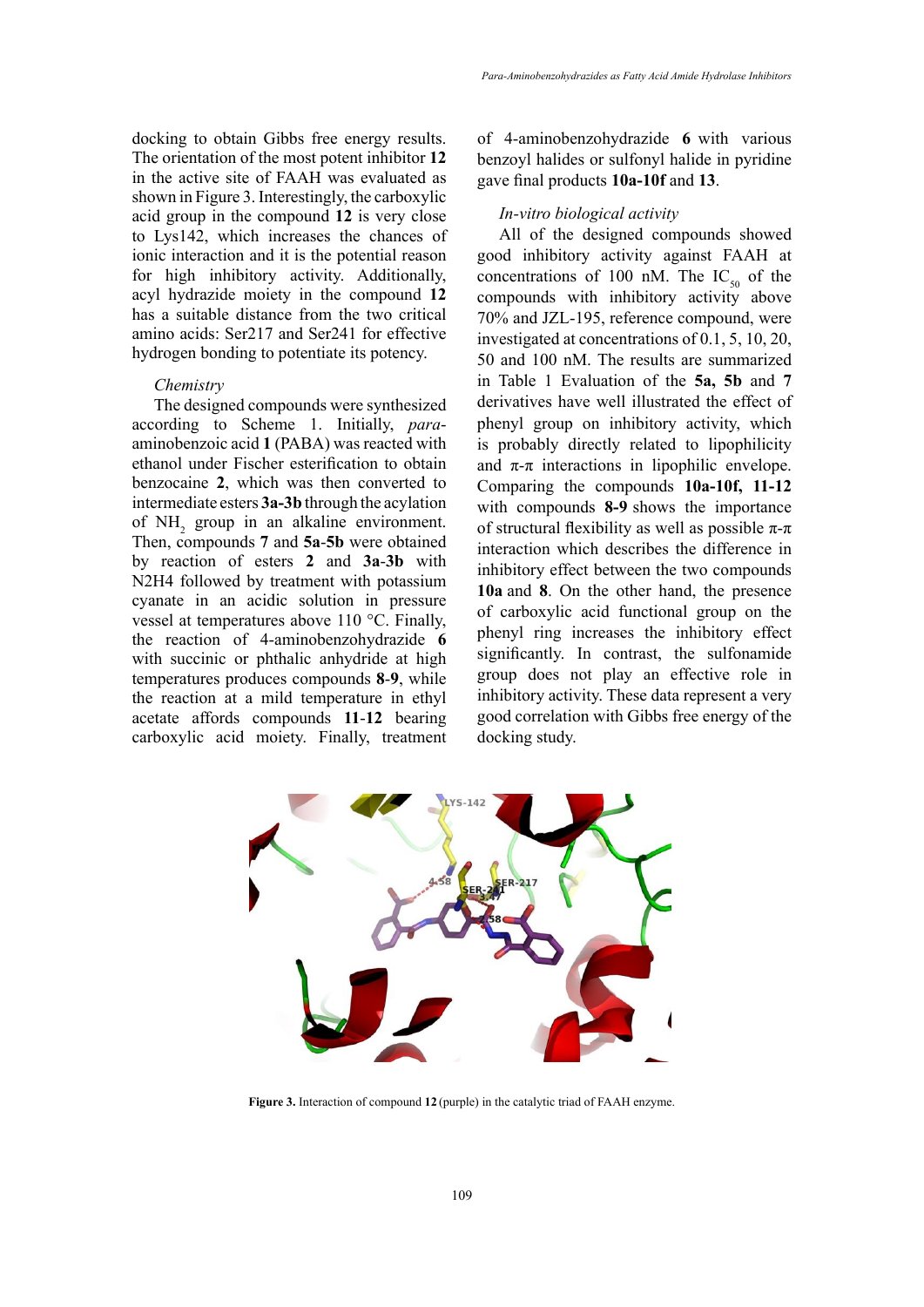

**Scheme 1.** Synthesis of the designed compounds. Reagents and conditions: (i) EtOH, H2SO4, reflux, 12 h. (ii) Benzoyl halide, DIPEA, DCM, 12h. **THE LANDER OF THE UNITED STATES AND THE SECONDATION** OF  $\frac{1}{1000}$ ,  $\frac{1}{1000}$ ,  $\frac{1}{1000}$ ,  $\frac{1}{1000}$ ,  $\frac{1}{1000}$ ,  $\frac{1}{1000}$ ,  $\frac{1}{1000}$ ,  $\frac{1}{1000}$ ,  $\frac{1}{1000}$ ,  $\frac{1}{1000}$ ,  $\frac{1}{1000}$ ,  $\frac{1}{1000$ pyridine, reflux, reflux, reflux, 72 h or dry melting at 150 °C, 2 h. (vi) Substituted benzol chloride or suitable anhydride Successive and y philosophies,  $\frac{1}{2}$  h. (viii) Benzening or phthalic anhydride,  $\frac{1}{2}$  for  $\frac{1}{2}$  for  $\frac{2}{2}$  min, then r.t., 24 h. Scheme 1. Synthesis of the designed compounds. Reagents and conditions: (i) EtOH, H<sub>2</sub>SO<sub>4</sub>, reflux, 12 h. (ii) Benzoyl halide, DIPEA, DCM, 12h. (iii)  $N_2H_a$ , 110 °C, 90 min, closed vessel. (iv) Portionwise addition of KCNO, MeOH, H<sup>+</sup>, r.t., 24 h. (v) Phthalic anhydride or succinic anhydride, pyridine, reflux, 72 h or dry melting at 150 °C, 2 h. (vi) Substituted benzoyl chloride or suitable anhydride, pyridine or EtOAC, r.t., 24 h. (vii) Succinic or phthalic anhydride, EtOAC, 50 °C, 30 min, then r.t., 24 h. (viii) Benzenesulfonyl chloride, pyridine, r.t., 24 h.

| <b>Molecular structures</b>                                                                                                                                                                                                                                                                                                                                                        | Compound       | %inhibition at 100nM | $IC_{50}$ (nM) | $\Delta G$ kcal/mol |
|------------------------------------------------------------------------------------------------------------------------------------------------------------------------------------------------------------------------------------------------------------------------------------------------------------------------------------------------------------------------------------|----------------|----------------------|----------------|---------------------|
| $\overset{\cdot N^+}{\underset{O}{\overset{\cdot N^-}{\circ}}}$                                                                                                                                                                                                                                                                                                                    | <b>JZL-195</b> | 81.00                | 1.31           | $-10.459$           |
| $\begin{picture}(180,10) \put(0,0){\line(1,0){155}} \put(15,0){\line(1,0){155}} \put(15,0){\line(1,0){155}} \put(15,0){\line(1,0){155}} \put(15,0){\line(1,0){155}} \put(15,0){\line(1,0){155}} \put(15,0){\line(1,0){155}} \put(15,0){\line(1,0){155}} \put(15,0){\line(1,0){155}} \put(15,0){\line(1,0){155}} \put(15,0){\line(1,0){155}}$<br>$H_2N$                             | 7              | 27.30                | ND             | $-7.21$             |
| $\begin{pmatrix} 0 & H \\ H & 0 \end{pmatrix}$ <sup>NH<sub>2</sub></sup><br>$\int_{\mathbb{R}}$                                                                                                                                                                                                                                                                                    | 5a             | 58.55                | $\rm ND$       | $-8.199$            |
| $M_{N}^{0}M_{N}^{1}M_{N}^{1}$<br>$\begin{picture}(180,170) \put(0,0){\line(1,0){150}} \put(15,0){\line(1,0){150}} \put(15,0){\line(1,0){150}} \put(15,0){\line(1,0){150}} \put(15,0){\line(1,0){150}} \put(15,0){\line(1,0){150}} \put(15,0){\line(1,0){150}} \put(15,0){\line(1,0){150}} \put(15,0){\line(1,0){150}} \put(15,0){\line(1,0){150}} \put(15,0){\line(1,0){150$<br>C1 | <b>5b</b>      | 63.40                | $\rm ND$       | $-8.680$            |
| $\begin{picture}(120,115) \put(0,0){\line(1,0){155}} \put(15,0){\line(1,0){155}} \put(15,0){\line(1,0){155}} \put(15,0){\line(1,0){155}} \put(15,0){\line(1,0){155}} \put(15,0){\line(1,0){155}} \put(15,0){\line(1,0){155}} \put(15,0){\line(1,0){155}} \put(15,0){\line(1,0){155}} \put(15,0){\line(1,0){155}} \put(15,0){\line(1,0){155$<br>ď                                   | $\bf 8$        | 31.33                | ND             | $-8.461$            |

**Table 1.** FAAH Inhibitory activity of the 4-aminobenzohydrazide derivatives. **Table 1.** FAAH Inhibitory activity of the 4-aminobenzohydrazide derivatives.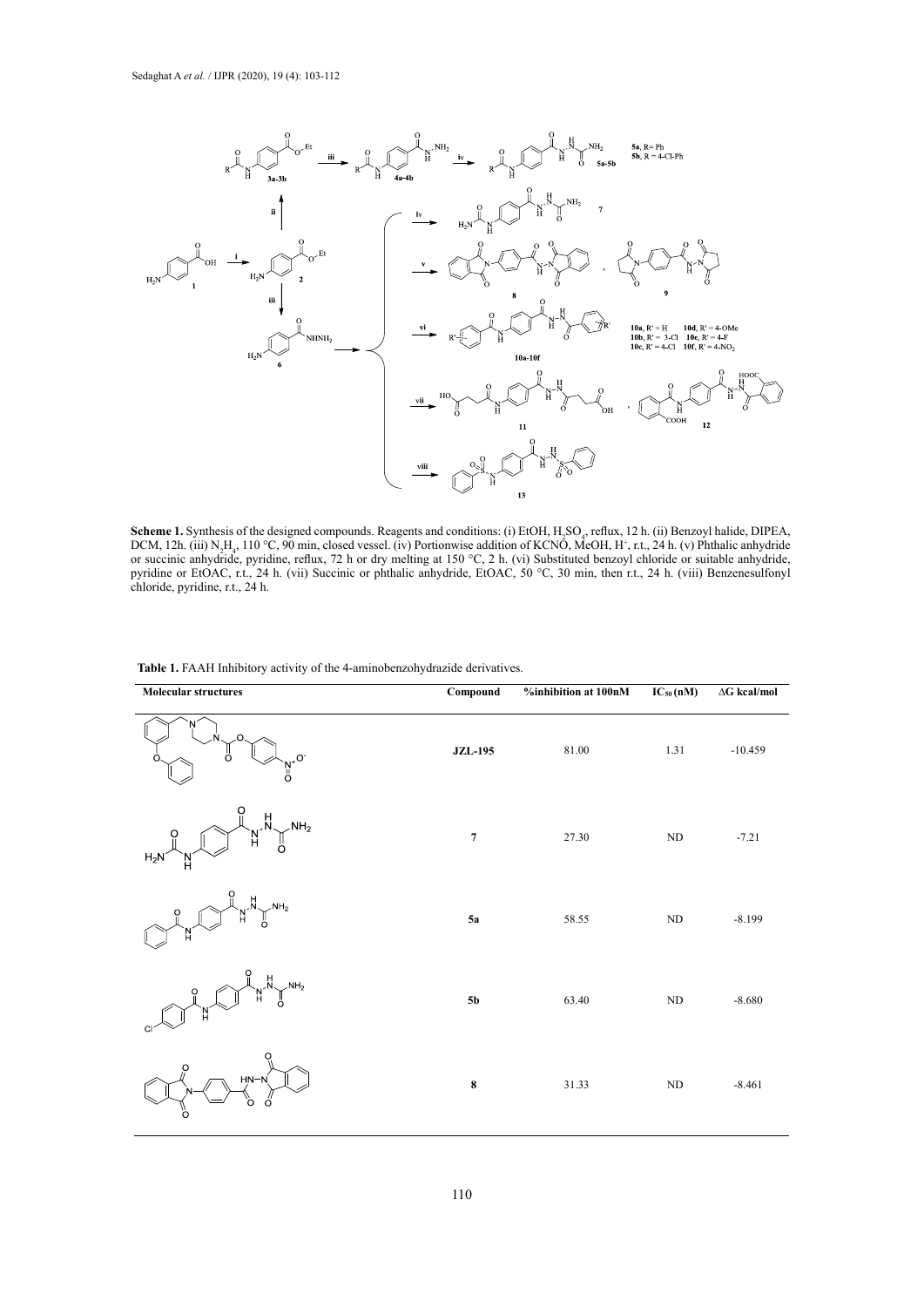**Table 1.** Continued.

| <b>Molecular structures</b>                                                                                                                                                                                                                                                                                                                                                                                                                                                                                                                                                                                                                                                                                                        | Compound        | $%$ inhibition at 100nM | $IC_{50}$ (nM) | $\Delta {\bf G}$ kcal/mol |
|------------------------------------------------------------------------------------------------------------------------------------------------------------------------------------------------------------------------------------------------------------------------------------------------------------------------------------------------------------------------------------------------------------------------------------------------------------------------------------------------------------------------------------------------------------------------------------------------------------------------------------------------------------------------------------------------------------------------------------|-----------------|-------------------------|----------------|---------------------------|
| O,<br>O<br>`N−N<br>H<br>Ő                                                                                                                                                                                                                                                                                                                                                                                                                                                                                                                                                                                                                                                                                                          | 9               | 45.15                   | $\rm ND$       | $-8.201$                  |
| н<br>Ő                                                                                                                                                                                                                                                                                                                                                                                                                                                                                                                                                                                                                                                                                                                             | 10a             | 81.09                   | 20.18          | $-9.333$                  |
|                                                                                                                                                                                                                                                                                                                                                                                                                                                                                                                                                                                                                                                                                                                                    | 10 <sub>b</sub> | 77.43                   | 13.28          | $-11.832$                 |
| O                                                                                                                                                                                                                                                                                                                                                                                                                                                                                                                                                                                                                                                                                                                                  | $10c$           | 77.28                   | 12.26          | $-11.573$                 |
|                                                                                                                                                                                                                                                                                                                                                                                                                                                                                                                                                                                                                                                                                                                                    | $10d$           | 77.31                   | 5.10           | $-12.186$                 |
| ö                                                                                                                                                                                                                                                                                                                                                                                                                                                                                                                                                                                                                                                                                                                                  | $10e$           | 38.87                   | $\rm ND$       | $-8.676$                  |
| O.<br>$\frac{N}{O}$                                                                                                                                                                                                                                                                                                                                                                                                                                                                                                                                                                                                                                                                                                                | 10f             | 50.47                   | $\rm ND$       | $-9.396$                  |
| $\mathbf{H}_{\mathbf{N}}^{\mathbf{N}}$<br>OH<br>$\frac{0}{\mathbb{I}}$<br>J<br>HO.<br>N<br>H<br>ő                                                                                                                                                                                                                                                                                                                                                                                                                                                                                                                                                                                                                                  | ${\bf 11}$      | 51.24                   | $\rm ND$       | $-9.73$                   |
| $\begin{picture}(130,10) \put(0,0){\line(1,0){155}} \put(15,0){\line(1,0){155}} \put(15,0){\line(1,0){155}} \put(15,0){\line(1,0){155}} \put(15,0){\line(1,0){155}} \put(15,0){\line(1,0){155}} \put(15,0){\line(1,0){155}} \put(15,0){\line(1,0){155}} \put(15,0){\line(1,0){155}} \put(15,0){\line(1,0){155}} \put(15,0){\line(1,0){155}}$<br>$\begin{picture}(120,110) \put(0,0){\line(1,0){155}} \put(15,0){\line(1,0){155}} \put(15,0){\line(1,0){155}} \put(15,0){\line(1,0){155}} \put(15,0){\line(1,0){155}} \put(15,0){\line(1,0){155}} \put(15,0){\line(1,0){155}} \put(15,0){\line(1,0){155}} \put(15,0){\line(1,0){155}} \put(15,0){\line(1,0){155}} \put(15,0){\line(1,0){155$<br>$\stackrel{[}{\circ}_{\mathsf{HO}}$ | $12\,$          | $80.02\,$               | $1.62\,$       | $-13.736$                 |
| $\begin{picture}(180,170) \put(0,0){\line(1,0){155}} \put(150,0){\line(1,0){155}} \put(150,0){\line(1,0){155}} \put(150,0){\line(1,0){155}} \put(150,0){\line(1,0){155}} \put(150,0){\line(1,0){155}} \put(150,0){\line(1,0){155}} \put(150,0){\line(1,0){155}} \put(150,0){\line(1,0){155}} \put(150,0){\line(1,0){155}} \put(150,0){$                                                                                                                                                                                                                                                                                                                                                                                            | $13\,$          | 31.42                   | $\rm ND$       | $-7.294$                  |

ND: not determined